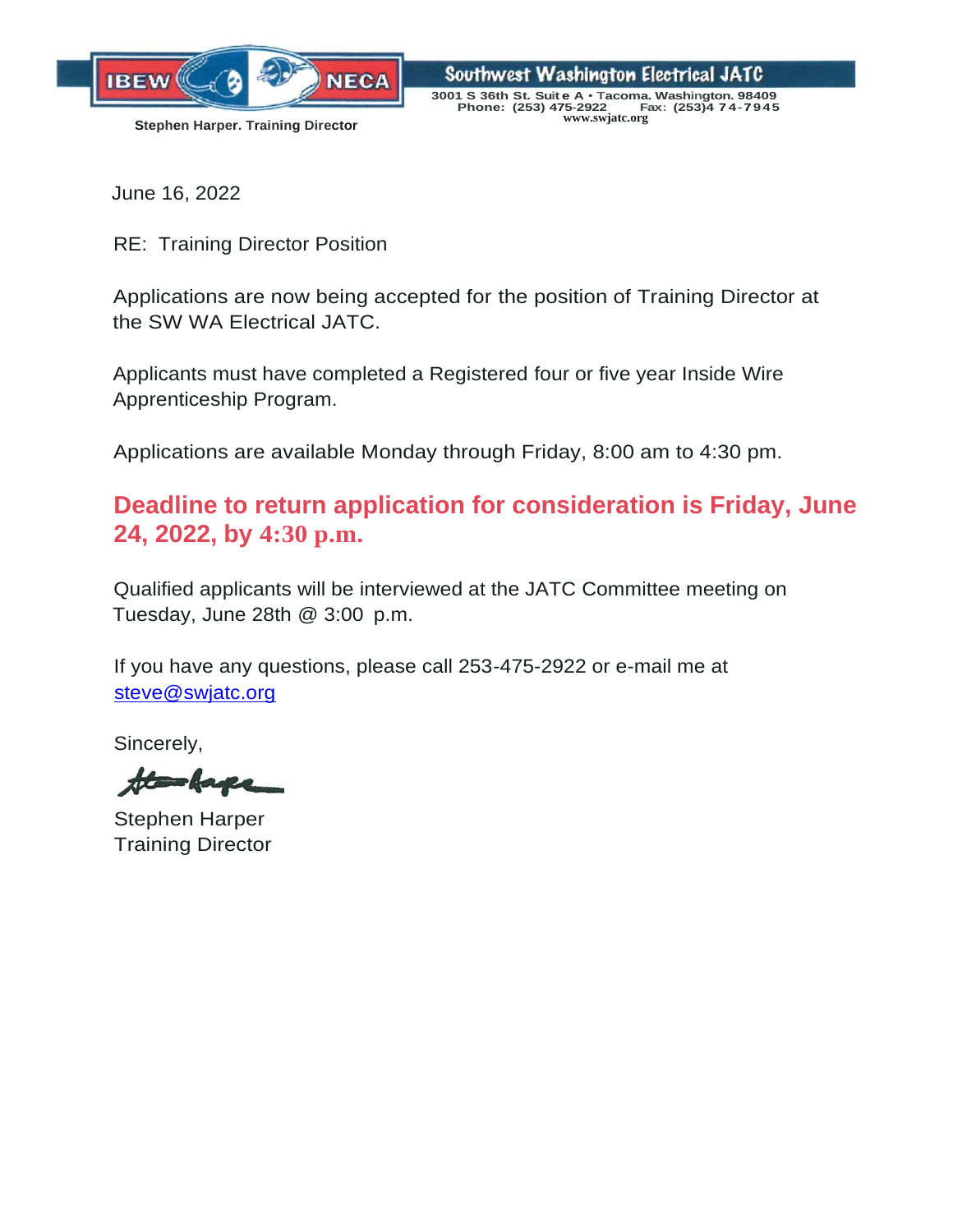

*Stephen Harpes r TrainingDirector*

**Southwest Washington Electrical JATC** 

www.swjatc.org

# Application for Training Director Position

An Egual Opportunity, Abbirmative Action Employer

| <b>NAME</b>     | (Last)                                           | (First) | (Middle Initial)      |         | <b>HOME TELEPHONE</b>  |
|-----------------|--------------------------------------------------|---------|-----------------------|---------|------------------------|
| <b>ADDRESS</b>  |                                                  |         | (City)                | (State) | <b>OTHER TELEPHONE</b> |
|                 | <b>EMAIL (Please Print Clearly)</b>              |         |                       |         |                        |
| Apprenticeship? | Did you graduate from an IBEW/NECA<br>′es        | No      | If yes, what year?    |         | SOCIAL SECURITY#       |
|                 | ARE YOU A MEMBER OF IBEW LOCAL #76?<br>'es<br>No |         | <b>Another Local?</b> |         | WA State JW License #  |

### EDUCATION AND TRAINING: (List College, Military or other - MOST RECENT FIRST)

| NAME AND LOCATION | <b>COURSE OR DEGREE</b> | DATES ATTENDED |
|-------------------|-------------------------|----------------|
|                   |                         |                |
|                   |                         |                |
|                   |                         |                |
|                   |                         |                |
|                   |                         |                |
|                   |                         |                |
|                   |                         |                |
|                   |                         |                |
|                   |                         |                |
|                   |                         |                |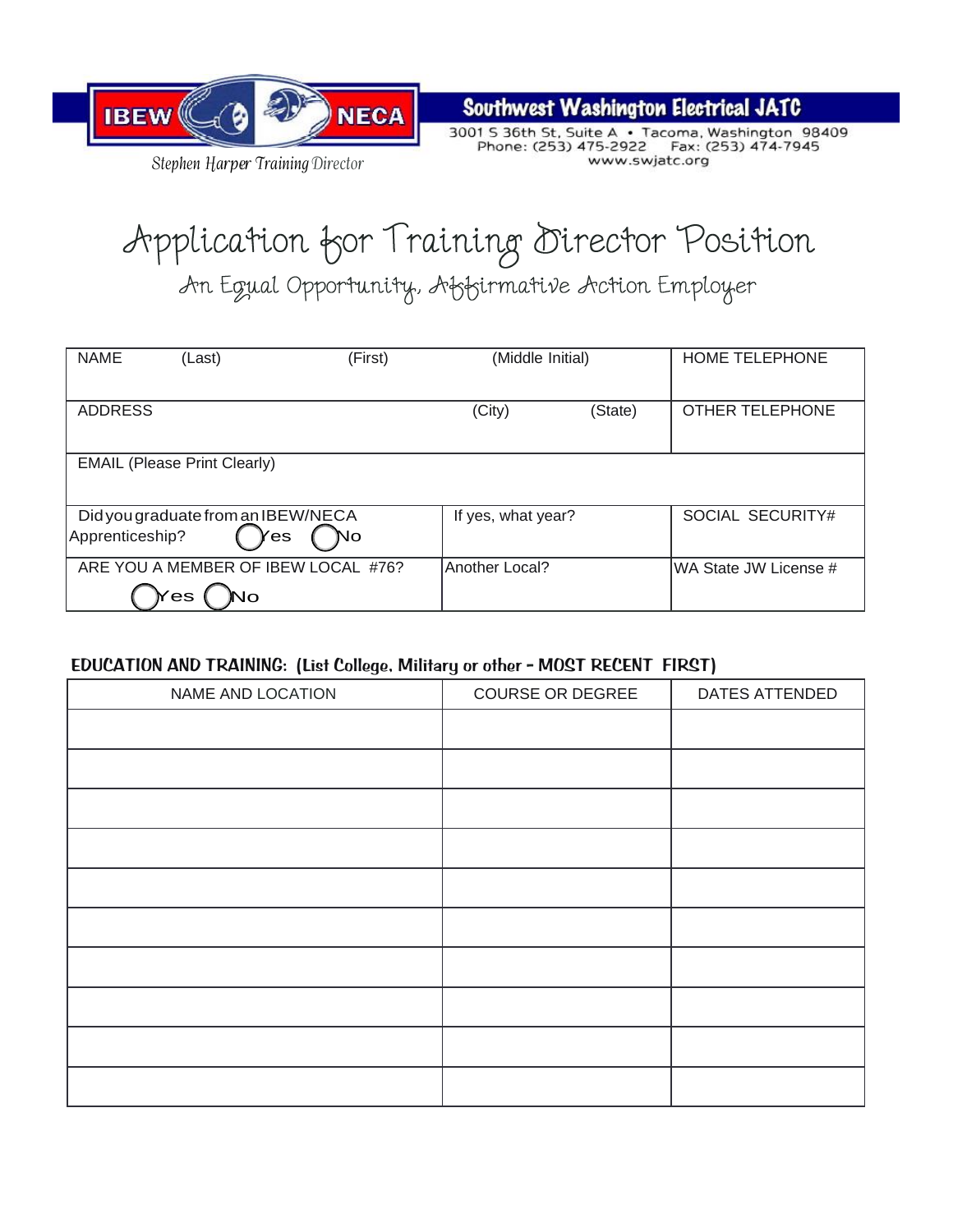## WORK EXPERIENCE: (List work history for the last 5 years, beginning with the MOST RECENT)

| ,                                 | ◡     |                | ◡<br>-9 | ◡              | ,      |
|-----------------------------------|-------|----------------|---------|----------------|--------|
| Employer:                         |       |                |         |                | Phone: |
| Address:                          |       |                |         |                |        |
| Position:                         |       |                |         |                |        |
| Duties:                           |       |                |         |                |        |
| Dates of employment: (month/year) | From: | $\overline{I}$ | To:     | $\overline{I}$ |        |
| Reason for leaving:               |       |                |         |                |        |
|                                   |       |                |         |                |        |
| Employer:                         |       |                |         |                | Phone: |
| Address:                          |       |                |         |                |        |
| Position:                         |       |                |         |                |        |
| Duties:                           |       |                |         |                |        |
| Dates of employment: (month/year) | From: | I              | To:     | $\prime$       |        |
| Reason for leaving:               |       |                |         |                |        |
|                                   |       |                |         |                |        |
| Employer:                         |       |                |         |                | Phone: |
| Address:                          |       |                |         |                |        |
| Position:                         |       |                |         |                |        |
| Duties:                           |       |                |         |                |        |
| Dates of employment: (month/year) | From: | $\prime$       | To:     | I              |        |
| Reason for leaving:               |       |                |         |                |        |
|                                   |       |                |         |                |        |
| Employer:                         |       |                |         |                | Phone: |
| Address:                          |       |                |         |                |        |
| Position:                         |       |                |         |                |        |
| Duties:                           |       |                |         |                |        |
| Dates of employment: (month/year) | From: | $\overline{I}$ | To:     | I              |        |
| Reason for leaving:               |       |                |         |                |        |
|                                   |       |                |         |                |        |

*Attach additional sheets if necessary*